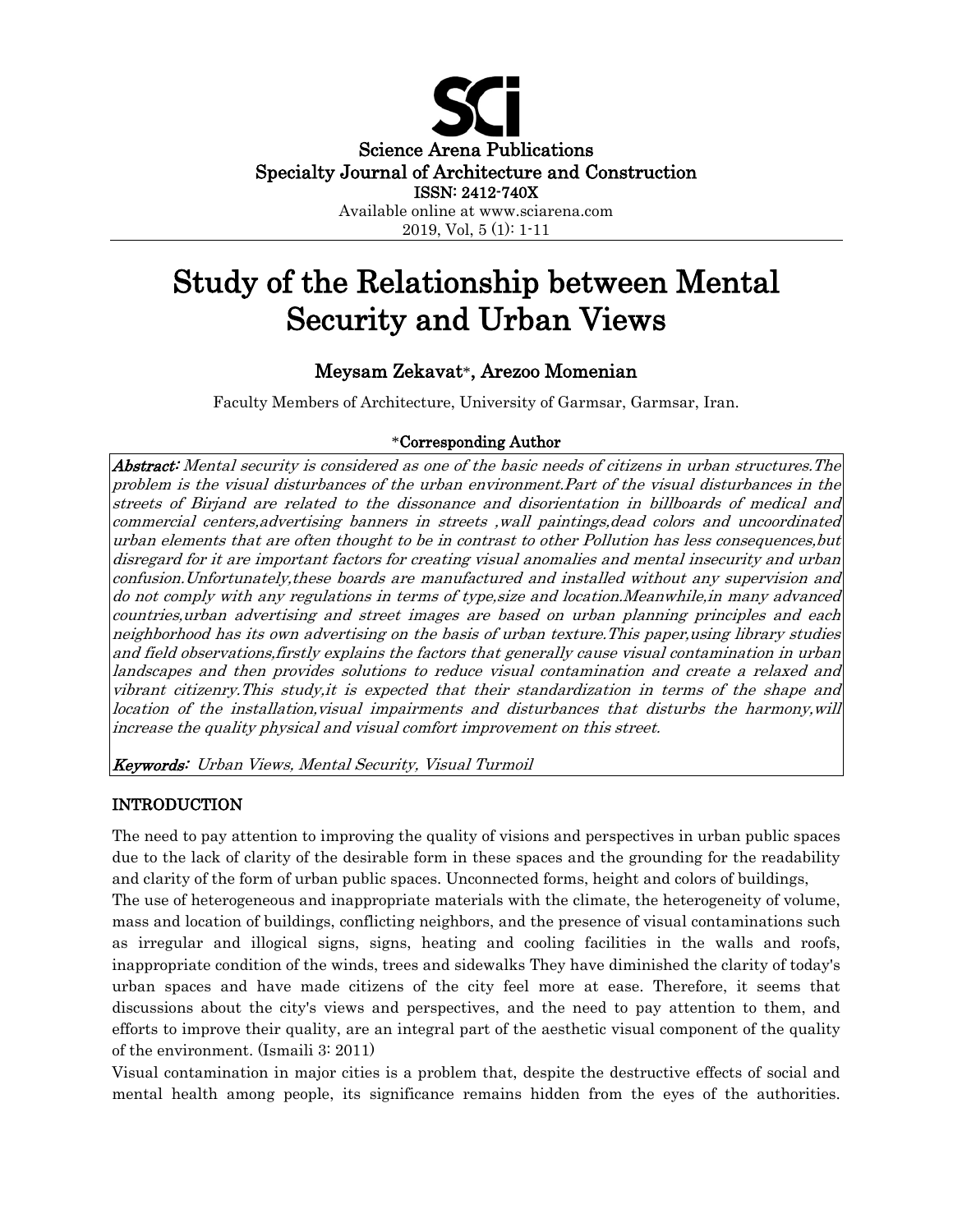Experts believe that visually impaired people who are seen at the city level, in the long run, suffer from mental distress and mental illness. Disruptions and visual disturbances disturb the harmony and relaxation of the brain and the person finds long-term preparedness for aggressive behaviors. In addition, these visual disturbances are effective in the onset of sleep disorders.

Older cars, old buildings, semi-arranged buildings, abandoned and abandoned spaces, wall paintings, fungal growth of billboards and advertising banners, and urban uncoordinated elements impose such a disturbance on the visual appearance of these cities, showing the appearance of each building without any alignment with the adjacent views. And the climatic position dominates it.(Ismaili, 2011: 3)

Applying personal tastes in construction, neglecting the facade of the building, semi-detached structures and abandoned spaces is one of the main examples of visual pollution in cities, and coping with them will have a significant impact on the reduction of visual contamination from the city's face. Advertising signs and banners are essential for urban living, in which they have to consider the suitability of the panel in terms of installation location or size, quality level and type of design with its application, so that it can not be environmentally friendly, beautiful and distracting. . Unfortunately, in the last decade, fungal growth of banners and billboards in different parts of the city, city walls, post offices has created a lot of unrest in big cities, and it's easy to see how to design, print and even install these banners in such a way that in addition to increasing the amount Visual contamination also violates the rights of citizens. (Bentley et al. 2003)

The design creates order, beauty and scale: the order is based on the rational and intelligible arrangement of the independent elements, which embraces the order and relationship of an element with other elements. Beauty is in fact the quality of the excellence of the emotions and the brilliance of the mind, which brings with it a sense of aesthetics and external visual impact. (Trancik, 1986: 225) On the Iranian streets, advertising labels and posters, turbulent buildings, dead colors, large and small boards The headquarters of companies, organizations and stores, moored and eroded shadows against shops and billboards and banners have created such a disarray in these cities that the eyes of every passerby are baffled.

## Theoretical Framework of Research

#### Urban Landscape

The urban landscape is the art of integrating the visual and structural into the set of buildings, streets and places that make the urban environment and the art of how to establish connections between the various components of the city's body. (Colun 58: 1998).

#### View

The facade in the Dehkhoda dictionary means the appearance of anything that is exposed and eyeopener, what is seen from the outside, the external view of the building and the building, the exterior of the building and the facade, the pavement pavement, and the building of the mansion. In architecture, they are called the outer shell of the building.

#### Urban views

The interface between architecture, urbanization and urban design can be rooted in the geographic, environmental, cultural and social factors of each climate and the earth, and establish a direct relationship between man, nature and architecture, the relationship that leads to the creation of an artwork.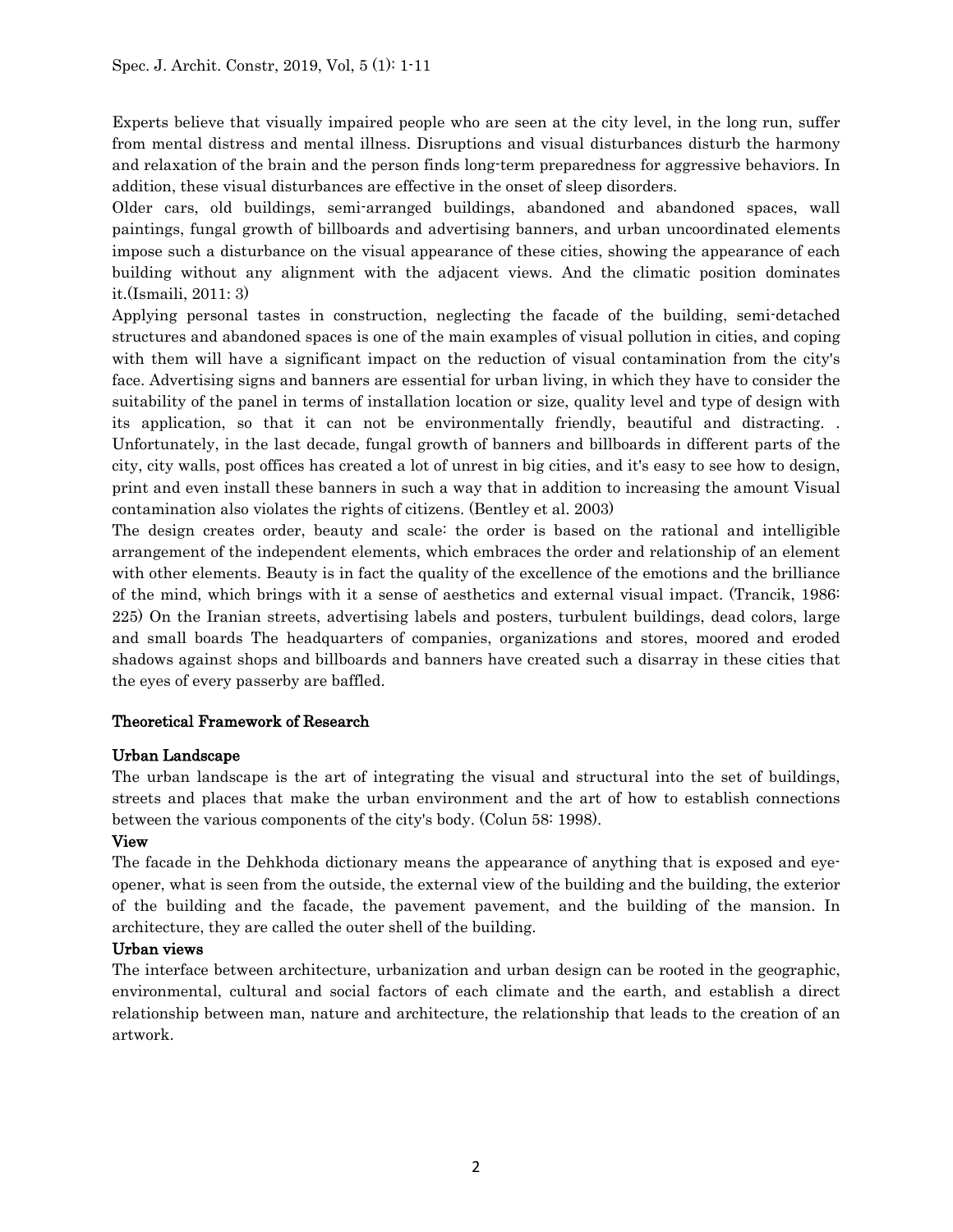#### Adjoint elements

Elements that are not part of the original design of the building and subsequently annexed to the building by the owner or resident. These extensions are generally without design and cause quality degradation of the body (cooler, canal cooler, commercial signs ...).

#### Traffic elements

Today, billboards and advertising signs are also an integral part of the look. The graphic elements that can fit into each building in any building can be regarded as a positive point. That is, with its proper design, it can be considered as part of the design. Fit dimensions and sizes, colors, sex, texture and shape ... are among the issues that should be considered in this field. Whether graphic elements are a bit of a view should always be of interest to designers.

One of the important elements of a variety of buildings, especially commercial buildings, is a panel display. The signs indicate the viability of urban space and is a guide for the pedestrian to find the desired building; the lack of use of principled and proportional panels not only confuses the face of space, but also reduces the visual value of its dependent areas. The location of the installation of the panel should be determined when designing according to the existing guidelines and its design and color are appropriate to the neighboring panels. In designing boards, it is recommended to consider the following:

Tab shape, line type, line color, line size, background color, location, area, size and fit.

In the end, it should be noted that in the design of the design of the building, the goal must be to create a whole in harmony with other components of the design (Shafie 10: 2013)

#### Feel the security and visibility of the city

Security, from the Latin root of "secures", which means "lack of apprehension" in the word, also includes topics such as "liberation from danger, threat, injury, anxiety, fear, concern, with peace, confidence, comfort, trust, security , Warranties ". Security in Persian culture also means freedom and tranquility, lack of fear and non-invasion of others, and in the culture of behavioral sciences, the two meanings of the term include "a state in which satisfaction of personal needs and wishes" and "personal sense of feelings" Confidence, Confidence, and Acceptance, which are ultimately applied by the social classes to the individual. "(Salehi 5: 2013)

The ugliness of the city's image destroys citizen engagement with the environment and has a negative impact on their mental health. In general, a person who lives in an environment is indirectly feeling safe. Studies show that when people are in an environment where visual feelings are pleasant, spending auctions and helping others grow. It is also necessary for each community member to start from their own place of residence and to regulate the walls and walls of their place of residence. People then feel the identity of the place they live in, and they identify with it and introduce their environment to others (Varschichi 14: 2012).

#### Visual comfort

Visual comfort is one of the basic components of human environments, because "for home and living, a city is a home, big and as the home has the qualities and benefits to make living and living comfortable and comfortable, the city must also have qualities and Features for comfort, convenience and security. Likewise, a city like a home must have a warm, intimate and pleasant environment to provide a decent life. "(Salehi 3: 2010)

The hypothesis of this study is that behavioral pollution has a tendency to spatial and temporal adhesion of environmental contaminants (including visual contamination). On the other hand, visual comfort can be described for places that, because of the quantity and quality of the information and conditions that it presents, are used in a healthier and more desirable manner, and have higher official and social controls. (Salehi 3: 2010)

Indicative components in this regard include the following axes: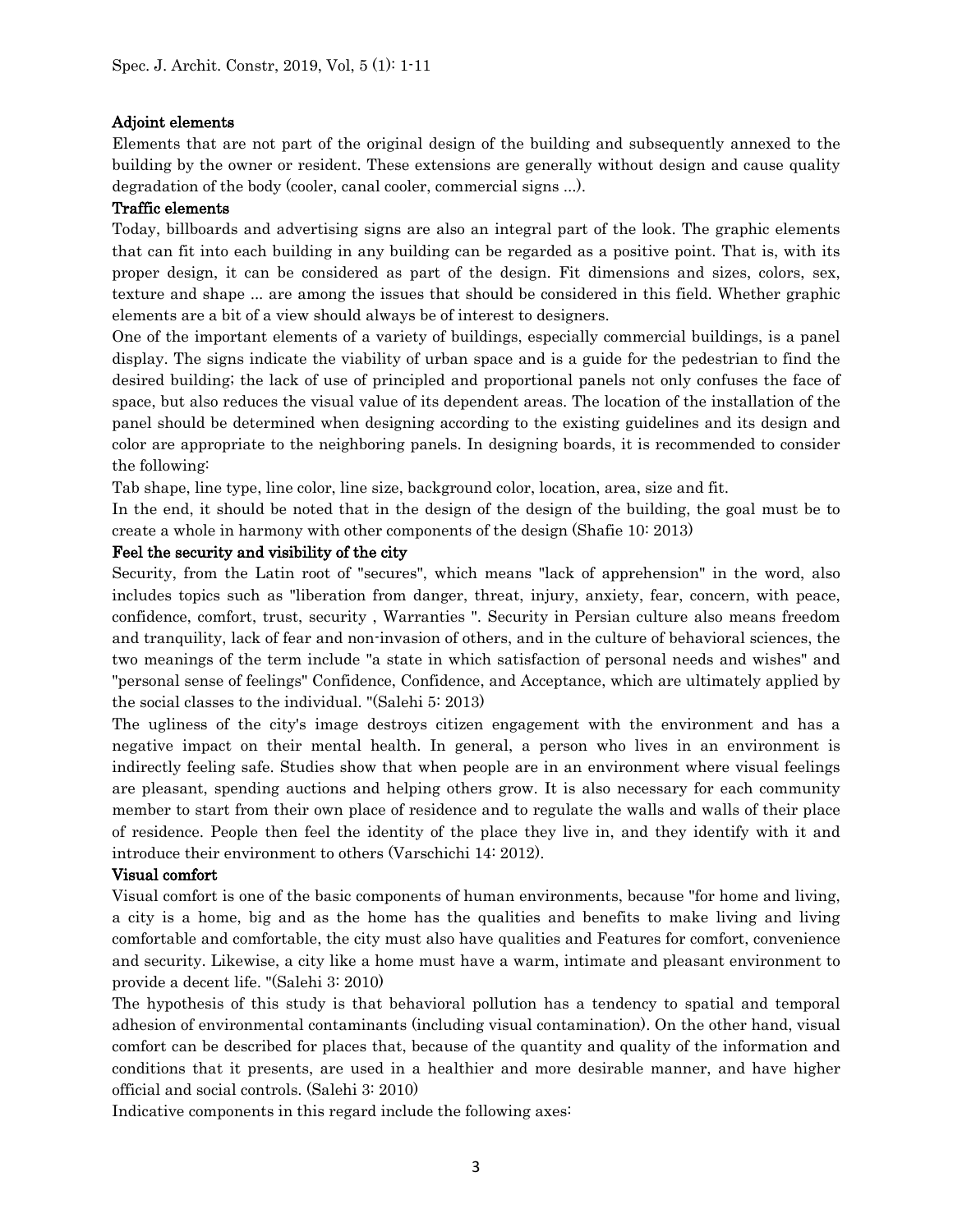- 1. Symbolic pollution (environmental information) and legibility
- 2. Visual pollution (visual Turmoil)
- 3. Color pollution (undesirable use of colors in urban spaces)
- 4. Light pollution (darkness)

## Design of the building and walls of the city

The facade is not really a flat surface, but a part of the design that should be designed like the rest of the design elements in the design cycle, in the back and forth between the various components of the design. For the facade, there should also be a scenario in the sense that the facade should be designed in such a way that at any stage of approaching people, the building has more novelties and more details. That is, the designer has planned for each moment the movement of people on the approach to the building.( Moeidi, 2013)

#### The evolution of expectations from the view

Harald Dylman and his colleagues in their brief review of the poster, have addressed the four expected performances:

1-protector 2-interface 3–representative 4-part of a whole.

These expectations seem to contradict two or two, but in practice, there are the extremes that the plan seeks to balance and reconcile.

#### The hierarchy of general and local expectations of the view

| Facade, protector, interface, reagent<br>A part of the total |                                  |                                      |                                          |                                        |                                |                                        |                              |                                          |
|--------------------------------------------------------------|----------------------------------|--------------------------------------|------------------------------------------|----------------------------------------|--------------------------------|----------------------------------------|------------------------------|------------------------------------------|
| <b>Sports</b><br>building<br>facade                          | Commercial<br>building<br>facade | <b>Healing</b><br>building<br>facade | <b>Educational</b><br>building<br>facade | <b>Touristic</b><br>building<br>facade | Cultural<br>building<br>facade | <b>Religious</b><br>building<br>facade | Office<br>building<br>facade | <b>Residential</b><br>building<br>facade |
| up to date                                                   | <b>Vitality</b>                  | inner<br>peace                       | Calm                                     | inner<br>peace                         | Valuable                       | <b>Holiness</b>                        | Strength                     | Calm                                     |
| <b>Vitality</b>                                              | Variety                          | Hygiene                              | Precision                                | Safety and<br>security                 | <b>Vitality</b>                | <b>Being</b><br>intimate               | <b>Stability</b>             | Being<br>intimate                        |
| Invitation                                                   | Safety and<br>security           | Precision                            | <b>Discipline</b>                        | Comfort                                | Aggregation                    |                                        | Aggregation Performance      | <b>Human Scale</b>                       |
| security                                                     | Invitation                       | up to date                           | <b>Excellence</b>                        | Hygiene                                |                                | Performance Performance                | <b>Discipline</b>            | Cozy                                     |
|                                                              |                                  |                                      |                                          | <b>Cheerfulness</b>                    |                                | Invitation                             | <b>Mobility</b>              | Interference                             |
|                                                              |                                  |                                      |                                          |                                        |                                |                                        |                              | Memorable                                |

## Figure 1: A series of general and local expectations from the viewpoint (Tabatabai Malek, urban walls and their role in urban space, Jahanshah Pakzad Introduction)

#### Investigating the Effect of Identity in the Formation of Urban Views

The facade of each building, the shape and form of each city, is influenced by the complex of the city in which it is present, and it affects the body of the streets or the fields in which it is located. If the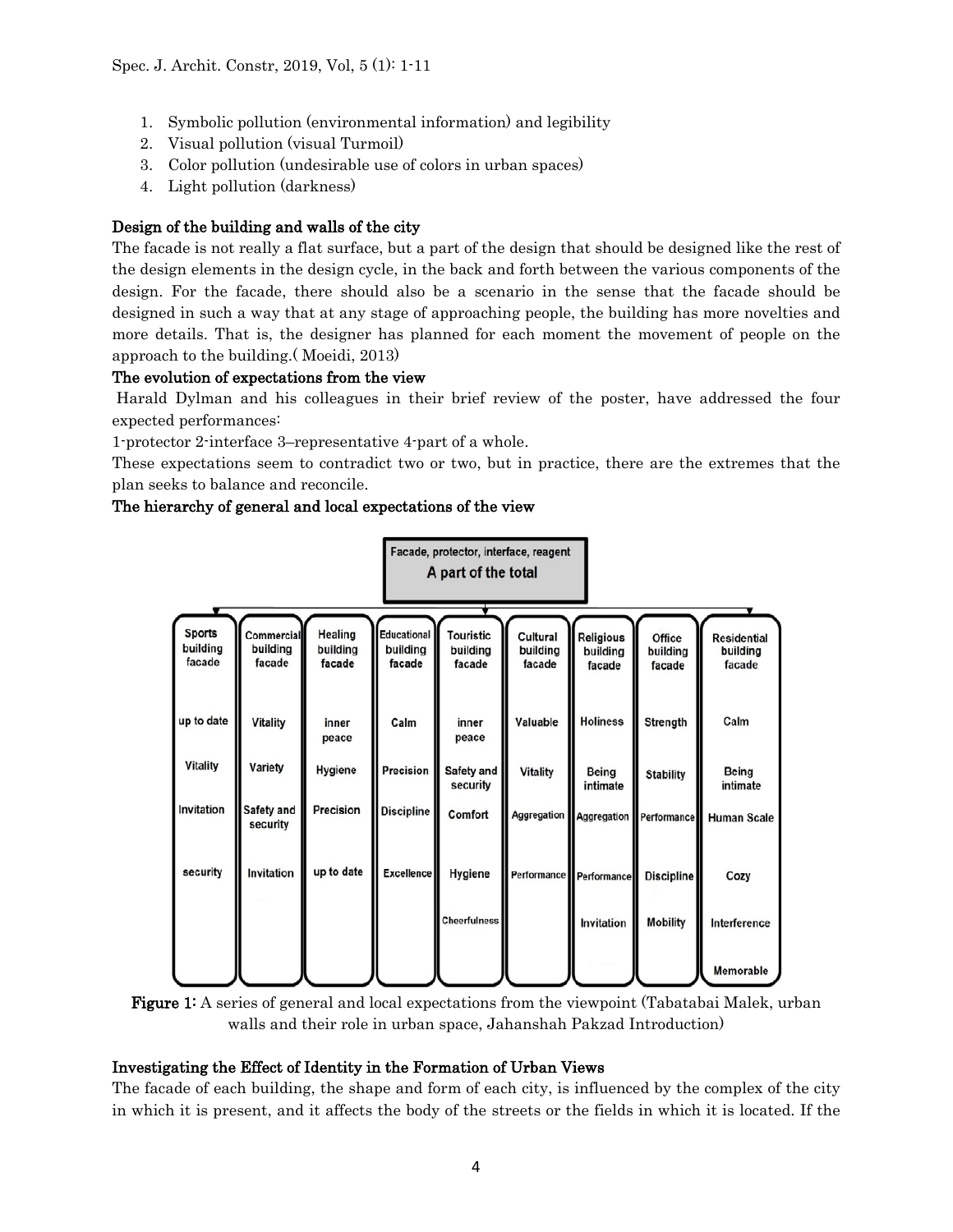single-facade structure is considered without regard to the other facades, then the integration of the urban landscape disappears in its entirety. In the construction of each facade, there are usually materials that affect the color, shape, roughness, and appearance of the facade. Indigenous materials indicate that the facade is in relation to what region is. The urban view of the set of views overlooks the public spaces. Each of the images in the city is indicative of the constructive economic and social status and the way of thinking and attitudes toward different issues. The facade of the building is actually an important component of the building, which is a reflection of memories, and these memories add to the sense of belonging to the place and ultimately create identity for the city. Unfortunately, today, due to the weakness of the mandatory rules for the designer and the builder in this connection, the facade is of the least importance. And it is necessary to adopt laws that protect these identity effects.

| Row            | Principles and<br>Criteria | A Descriptive of the Criteria of Formation                                                                                                                                                                                                                                                                                                                                                       |  |  |  |
|----------------|----------------------------|--------------------------------------------------------------------------------------------------------------------------------------------------------------------------------------------------------------------------------------------------------------------------------------------------------------------------------------------------------------------------------------------------|--|--|--|
| 1              | Part of the<br>identity    | It leads to mental ordering and understanding. The identity of the urban landscape<br>makes it possible for the observer to link it to one another in their minds, and to<br>understand its pattern in space and time, in one's place, and one in the person, one<br>here. The identity of creating a sense of the environment is formed, which is one of<br>the benefits of the design process. |  |  |  |
| $\overline{2}$ | Urban Urban<br>Regime      | The rhythm of the occurrence of events and visual features in the city body. The<br>form, causing the overall visually perpetuating the overall view of the city, creates a<br>special language for it.                                                                                                                                                                                          |  |  |  |
| 3              | Discipline                 | The size attributed to the components of the whole, individually and according to<br>Vitruvius: "The ordering or placement of the components in terms of their size, the<br>arrangement of the symmetrical components is in proportion to the whole effect."<br>The order is in fact the form and the matching with the whole consistency.                                                       |  |  |  |
| $\overline{4}$ | View scale                 | The quality of scale in buildings is one of the most powerful pillars in design. The<br>scale is an inseparable claim of size that does not create a structure in the sense of<br>size for the eye. The scale and size of both are considered as indistinguishable<br>components in the design.                                                                                                  |  |  |  |
| 5              | View Rules                 | Several laws have been introduced in Gestalt's theory: in this theory, form means<br>the arrangement. This means that it is from an object that is different in space or in<br>an entire ally. The whole is understood by what is perceived as part of its<br>component.                                                                                                                         |  |  |  |

| Table 1: Principles and Criteria for the Design of the Facade (Dalake 46: 2014) |
|---------------------------------------------------------------------------------|
|---------------------------------------------------------------------------------|

|  | Table 2: The principles of organizing the vision (Dalake 46: 2014) |  |  |  |  |
|--|--------------------------------------------------------------------|--|--|--|--|
|--|--------------------------------------------------------------------|--|--|--|--|

| General<br>principles         | Pictures        | Description                                                                         | Targets                                                                                       |
|-------------------------------|-----------------|-------------------------------------------------------------------------------------|-----------------------------------------------------------------------------------------------|
| principle of<br>approximation | ПC<br>ПΠ<br>III | A journey from component<br>to whole to visualize<br>visual elements                | -Organize elements<br>close together<br>- The view of the<br>facade as a whole                |
| principle of<br>evolution     |                 | In order to complete the<br>visual elements in a<br>complete mental<br>constitution | Complete elements<br>in the figure<br>-Replacing elements<br>in a simple and<br>complete form |
| Principle of<br>continuity    |                 | The effect of the principle<br>of continuity in the<br>construction of a building   | -Select lines and<br>shapes along<br>continuous lines                                         |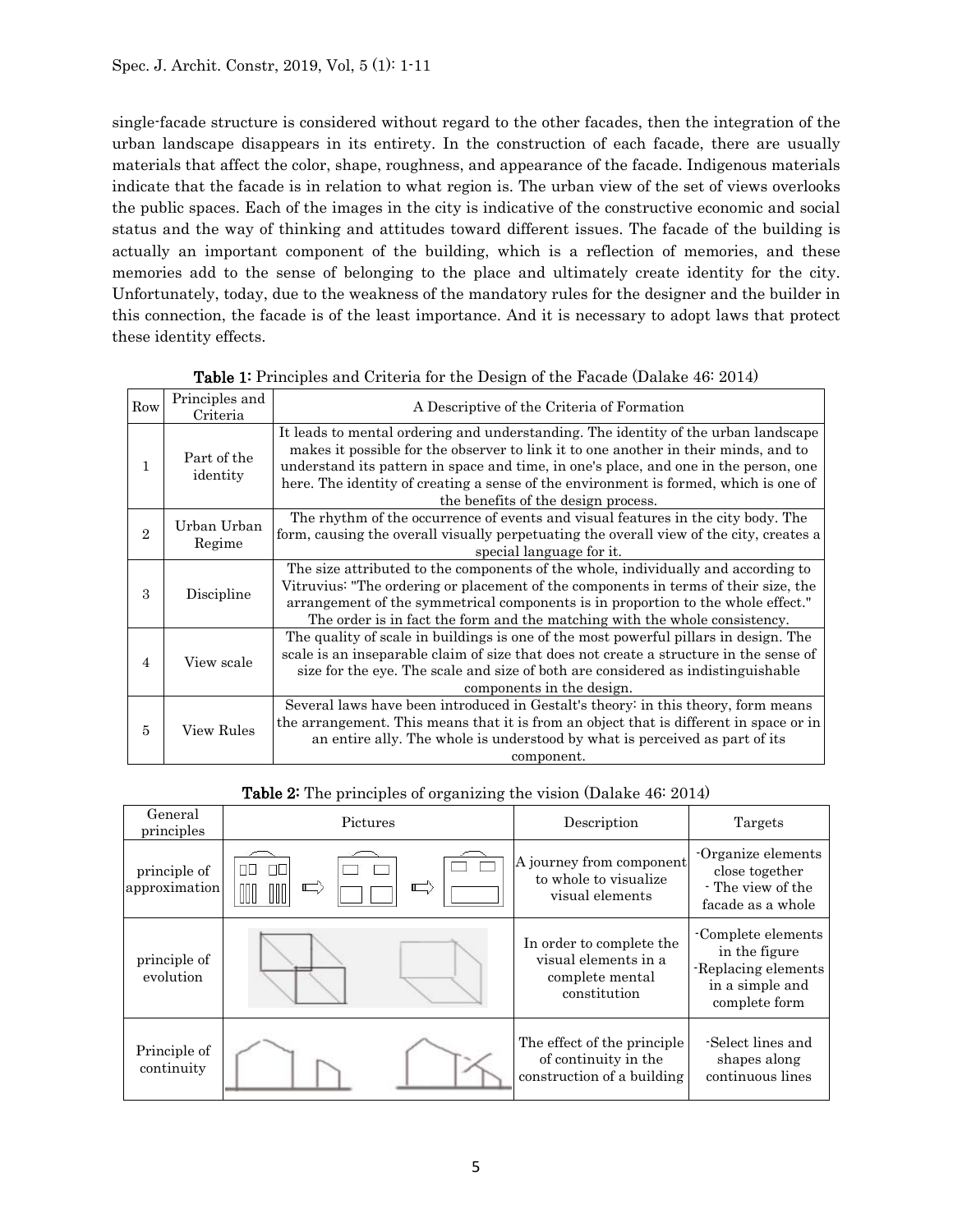| Row          | Factors causing disturbance in the facade                                            | Description                                                                               |
|--------------|--------------------------------------------------------------------------------------|-------------------------------------------------------------------------------------------|
| a            | Exercise and non-expert involvement of individuals                                   | Creating a heterogeneous view with adjacent<br>tissues                                    |
| b            | Establish a culture of governance in the community                                   | Not paying attention to the design of the<br>building, observing the principles of design |
| с            | Some artists are awkwardly played                                                    | Creating a vulgar view in the neighborhood<br>of the building                             |
| d            | The absence of an expert in design control                                           | The emergence of anesthesia and<br>disorientation in the views                            |
| $\mathbf{e}$ | Lack of control of the map and the completion of work<br>by the municipality experts | Create inconsistencies in the context of<br>urban imagery                                 |
|              | Absence of a suitable model for the design of the facade                             | Apply personal tastes                                                                     |

Table 3: Factors causing disturbance in the face (Dalake 46: 2014)

## Investigating the impact of rules and regulations on the formation of city views

Aesthetically pleasing environments are pleasing to sensory experiences based on the perceptual structure and mental elements of the audience and, more recently, to them, that is, the information in the environment is understood by the person's sensory interpersonal and people expect to experience something new. The facade composition of the facade is due to several factors that are mentioned below in several examples:

- 1. Quality and how to build a city building
- 2. Modernism and construction culture today
- 3. The value of land and its impact on the type of construction
- 4. The terms and conditions approved in relation to the facade of the building

## Collecting objects from balconies

The adornment of the urban environment requires the elimination of visual contamination and the removal of its frustrations. Like the bumps in the balconies overlooking the public spaces, the cooler channels, the worn-out signs of the shops, and ... Wearing the clothes inside the terrace, except the ugliness of the building's view, will be very ugly and nasty for the passersby in terms of Islamic aspects, and will bring the city's face Will be ugly. The municipality should take steps to encourage the owners to collect additional objects from the viewpoint. Because the electric cables or canalways overlooking the public spaces bring a great deal of beauty to the city, owners should, if possible, collect them from people's viewing angles or make them look their own facade to preserve the beauty of the environment. Should replace worn-out signs of their shops with new signs, and if they are the owners of the house, they should replace the canopies made by Iranians and their mattresses on the balcony of their homes. Therefore, not only officials have the right to protect the rights of citizens in the field of having a beautiful environment. They should act in the field of beautification, but citizens themselves should also take steps to preserve these components and eliminate pollution, and cooperate with the municipality in the field of beautifying the city, so that other rights of citizens can not be trampled.

#### Factors for the formation of heterogeneity of urban views

The facade is an element that is nowadays an inseparable part of the urban body. Natures define street space or field, and this is why the facade is more sensitive and more important.

The following are the things that cause disturbances in the city body:

- A. Exercise and non-technical interference includes:
	- 1) Arbitration of a nonprofessional construction culture (build a vendor)
	- 2) Acting owner or employer tastes
	- 3) Not using the ideas of architect experts in design and implementation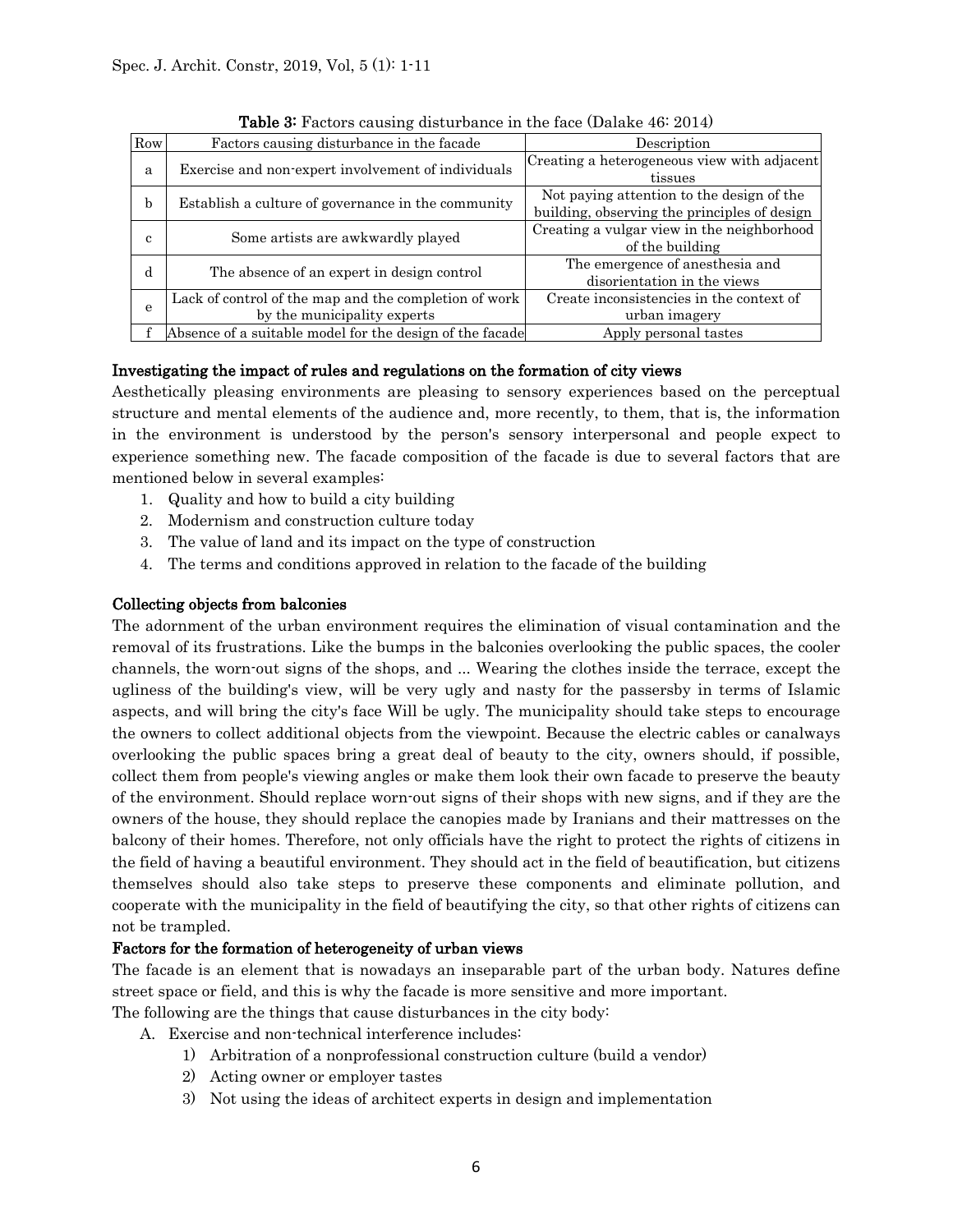- 4) An Exaggeration of Some Designers
- B. Theoretical weakness:
	- 1) Lack of awareness of the principles of Iranian architecture
	- 2) Failure to use modulation
- C. Abnormalities related to non-compliance with the design principles:
	- 1) Non-compliance of form and user
	- 2) Excessive and unproductive extensions
	- 3) Use of worthless and idiosyncratic architecture trends

The lack of identity, disorientation and visual disturbance are among the most critical criticisms of the Iranian city today. Several factors contribute to shaping the city's image, one of the most important of which is the appearance of urban monuments. Considering how the urban planners are dealing with urban issues, there are two fundamentally different methods for the formulation of these principles: one is an artistic method and the other is a method that can be called the human method. In the first method, the principles and criteria are determined on the basis of the expert's sentiment, which is the designer's artist. In fact, this is a technology that takes precedence over citizen's views and demands. In this view, the user does not have a comment or review authority, and the designer commented instead.

## The color effect on the beautification of the city

Colors are elements that influence the quality of the visual and readability of urban spaces, whose proper use in the city, makes the morale of the citizens stale in today's busy cities and creates a good feel for the city. One of the main elements of visual perception is the "color" element, which apart from its high power in perceiving environmental distinctions plays a decisive role in the psychological, emotional and spiritual life of man (Fig. 2).



Figure 2: Painting in the streets of Norway (Dalake, 9: 2014)

#### Advertising boards

Many experts believe that billboards and environmental permits are essential for urban living, which in their use should pay attention to the suitability of the panel in terms of installation location or size, quality level and type of design with its application, in order to provide a beautiful environment. Do not have visual irritation. Urban advertising in Tehran is 140 years old. Until that time, the installation of the board was not widespread, and if it was installed somewhere, it was mostly in the form of inscriptions. Environmental science experts believe that one of the most important causes of increased infectious pollution in our country is that in Iran, we do not have the right tools to introduce our activities, while in advanced countries, tools for transmitting social and economic activities such as stations Environmental messaging or local media communication is used, and the consequences of small and large activities are brought to the attention of citizens.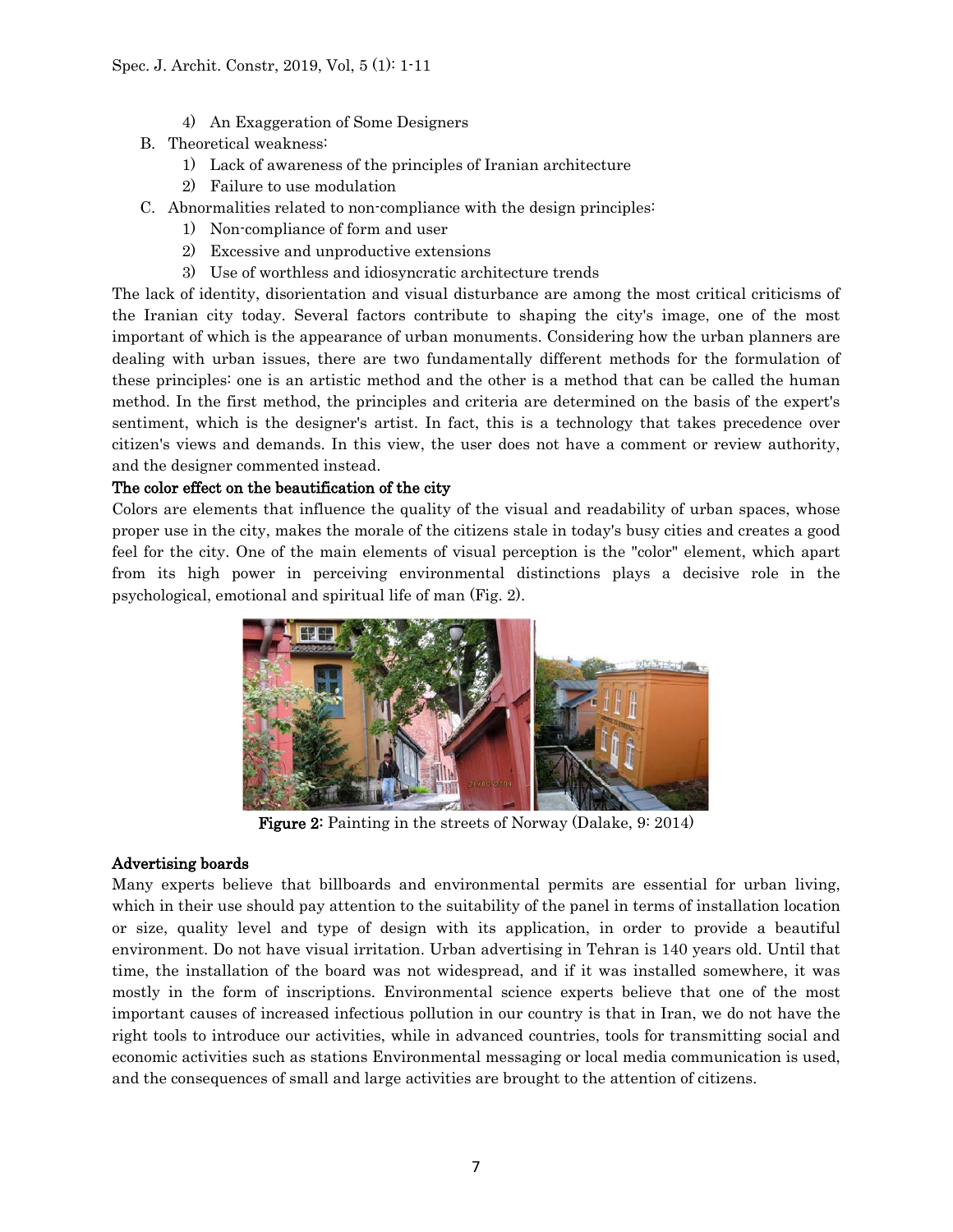Billboards are an important issue that, if not specified by certain rules, as one of the most important causes of increasing visual pollution, can lead to undesirable messages in urban life, which is far more difficult to deal with than creating suitable land for reducing pollution. It will be intuitive. (Ismaili 5: 2011).

## Visual disturbance and lack of peace for the citizens

The visual and auditory pollution that we see in cities is one of the main reasons for the reduction of work efficiency among citizens. In other words, many conflicts in the city are affected by urban pollution, especially visual and auditory. Deployment Urban texture, shape and form of urban spaces, fields, parks, exterior views of streets, streets, buildings, urban design, communication networks design, metro and bus stations design, and finally urban graphics, all in all, in the form of artistic and artistic activities. Design and review. Art is related to the construction and physics of the city, and its neglect is one of the important factors causing visual disturbance in the city. (Kaboli Farshchi 4: 2013).

## Research Findings

## Reviewing the case study

However, billboards and banners have become a must for today's urban life, but in using them the fitting of the panel in terms of the location of installation, or size, quality level and type of design with its application must be considered, in order to be environmentally friendly, beautiful and distressed. Do not have a visit. Unfortunately, in recent years, in the streets of Iran, fungal growth of banners and types of standers, billboards, scaffolding, billboards in various parts of the city and ... have created a lot of uneasy and it is easy to see how to design, print and even install These banners are such that in addition to increasing the amount of visual pollution, the rights of citizens are also violated.

The widespread use of all kinds of outdoor advertising on this street has not only not helped beautifully but has caused the city to be ugly and ugly, and this is contrary to the laws of the city that underlie citizens' souls and minds for not paying attention to public taste and ignorance. Impact. Unfortunately, in spite of popular protests to the municipality, so far, no action has been taken. In the streets, advertising labels and posters, turbulent buildings, dead colors, weary awnings in front of shops and billboards and banners, and so on, have created such a disarray in the city that the eyes of every passerby are thrown.

The municipality, as the main trustee of the beautification of urban space and urban management, should, in addition to measures such as tabling, have to make the city deserving and deserve it and make it peaceful for its citizens.



Figure 3: Visual contamination caused by disorder of physician's office boards in Taleghani Street (Source: Negarande)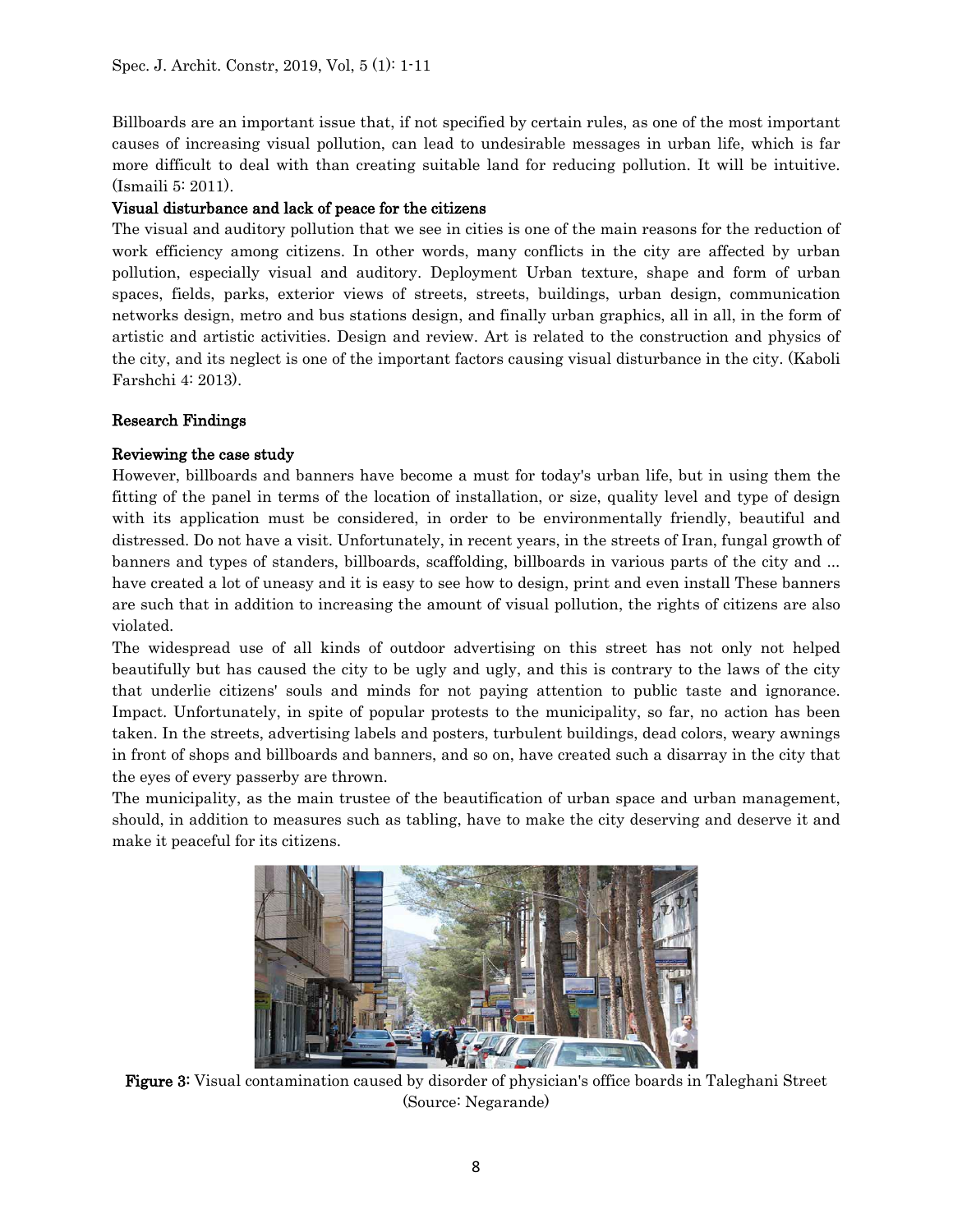Many citizens are in the process of installing banners, cloths, posters, posters, brochures and announcements in the city, which not only is not a beautiful city, but also has caused dissatisfaction with other citizens and other problems for the municipality. Once we can implement the appropriate city management that, with a strong and resourceful management, guides this field and applies modern mechanisms to the city's management in a beautiful and eye-catching way, so the application in the organization of all billboards, laptops, boards and scaffoldings of the level of advertising this city is indispensable.

It will be a way for people to participate in urban beautification in their cities, and people will also receive the necessary training for a successful citizenship by the municipality. Also, using the opinions of artists, experts and activists in this field, it is necessary for the municipality of the Bank to create ideas and plans and potential solutions for urban problems, in this way, better communication of all citizens with urban management in the direction of development and civilization of this city. Provided.

One of the elements that can change the appearance and identity of a city is the advertising signs with color, lighting and material. Herald's advertising has created ugly faces in the city and can have psychological effects and unpleasant consequences.

Figures 4 to 9 show the status of the present (maladaptive signs and visual disturbances) of the streets of our city:



Figure 4: (Source: Negarande) Figure 5: (Source: Negarande)



#### Solutions for the design of the facade:

Figure 6: (Source: Negarande) Figure 7: (Source: Negarande)

• Getting to know more about the facade literature, the elements of the constructor and the design elements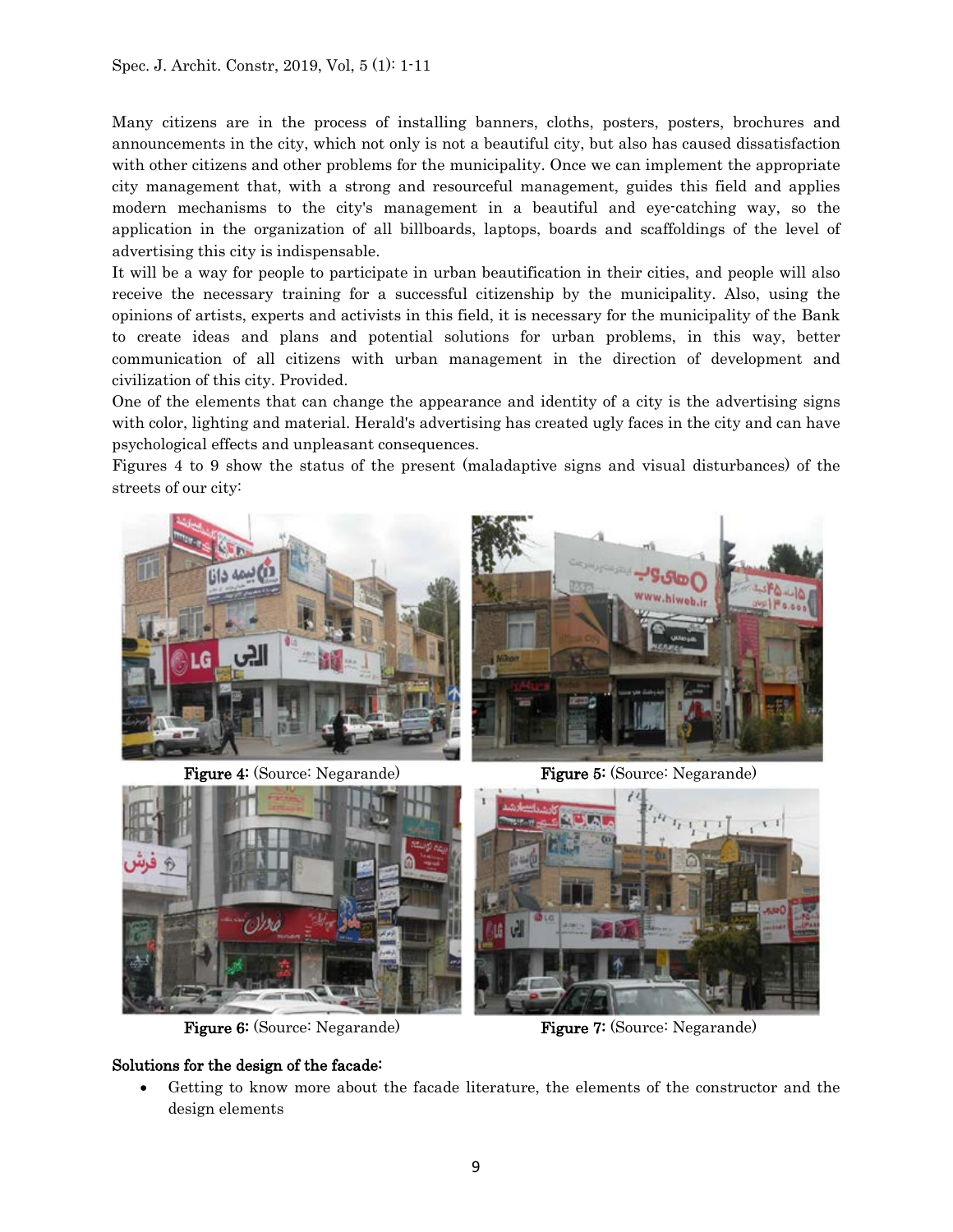- The use of architectural art specially designed to create meaningful visions in the city
- Promoting the knowledge and education of citizens, urban managers and architects on urban facades and helping to get rid of crooked tears.
- The lack of modular use in the vast area does not result in uniformity of views
- Provide comprehensive and consolidated regulations on the views and stronger enforcement of its implementation
- More attention to context-oriented architecture
- More use of Iranian knowledge and attention to Iranian-Islamic architecture in the design of the views
- Reducing interference Sellers in the field of construction or further oversight of them, especially regarding the quality of materials used
- Controlling demonstration by the municipality by laying down criteria and urban design mechanisms.

Organizing billboards and advertising banners and standardizing them in terms of the shape and location of the installation, collection and replacement of old and worn vestibules in front of the shop, attention to the facade of the building is one of those cases where the custodians of the cities can by attracting active participation of citizens to improve and organize the landscape and the image Make a city. Citizens' education in relation to the protection of the city's beauties must be taken seriously and citizens must also receive appropriate educational programs through schools, the media and other cultural institutions.

Improvement of the quality of the transfer of urban information and its approximation to global standards, the rapid and accurate access of information to citizens and tourists, the improvement of the urban structure in terms of urban information quality, the beauty of the city environment and urban furniture sets, the durability of advertising structures and the creation of psychological security for the public Citizens are targets that should be addressed to them by organizing environmental promotions in the city, because if they are prioritized to short-term economic benefits and economic benefits, they will, of course, guarantee a long-term increase.

Correction of the structure of the types of billboards is one of the most important requirements for the organization of this part of the city view. The development of uniform rules and regulations, of course, its timely and coordinated implementation, the removal of redundant boards and usage of the city, the identification of suitable places for the installation and operation of billboards, the observance of technical principles in the construction of structures and forms of forms, and the provision of conditions for the use of technologies. Modern, able to help urban managers in practice. To achieve such a goal in all the urban space of the country, the work of environmental advertising must also be given to the expert. Therefore, advertising related to non-governmental and, in fact, government activities should also be in line with the quality and technical level of other promotional symbols of the city.

## Conclusion

The readability of the urban order visually provides a clear mental image of people and somehow a sense of identity, security. The pleasure and understanding of the city increases their interest in it and improves the sense of belonging to their relationship with the city. In fact, with a successful urban design, a stronger mental image is created in the citizenry, and this image provides a better way for people to interact with the environment.

People in the city understand the city and direct contact with them. Consequently, urban designers who deal with the shape of the city, it is necessary to focus their attention on visual factors that